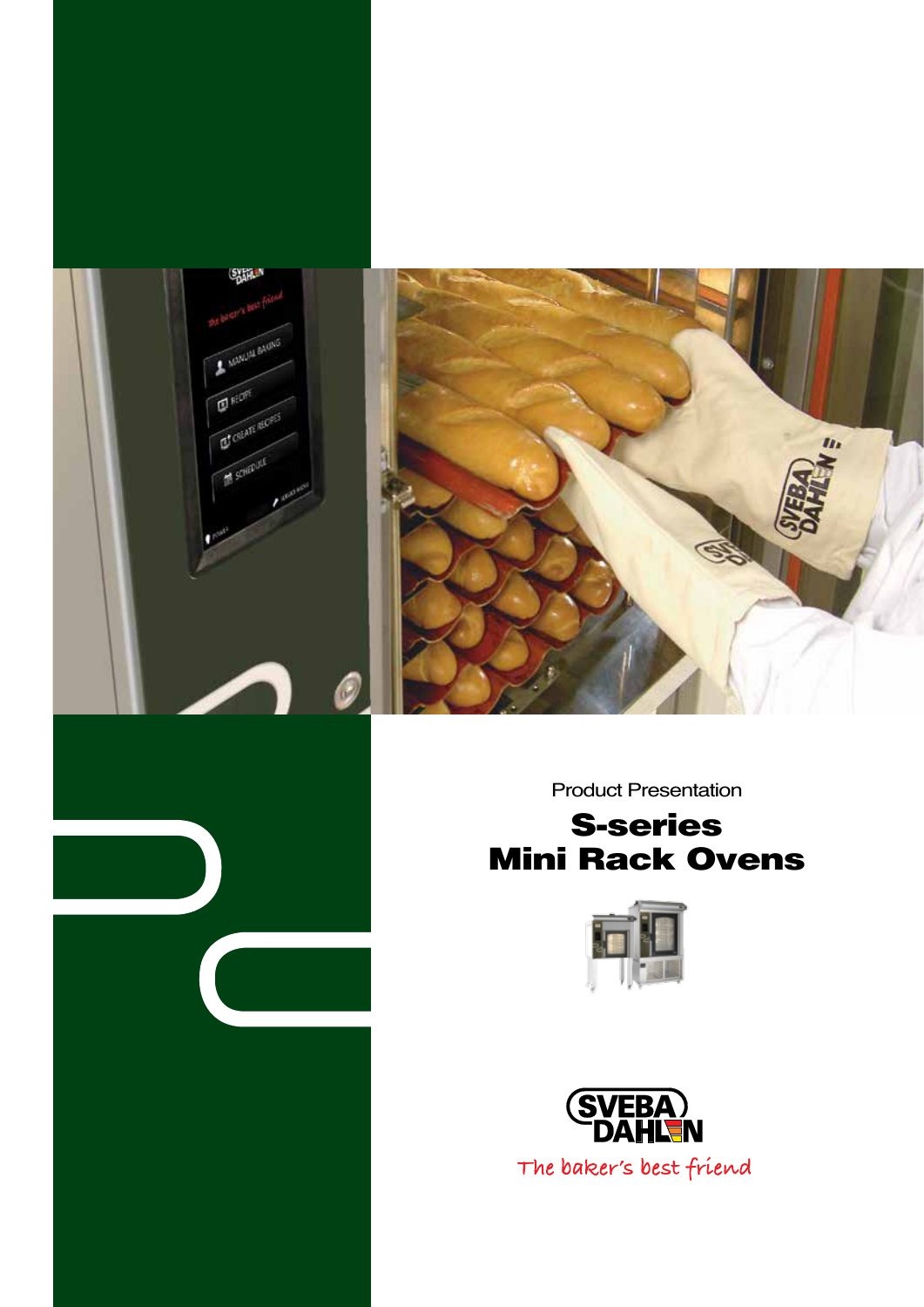

In order to bake good high-quality bread, it is not enough to use raw materials or bake-off products of top quality. You will also need an oven that utilizes and refines the raw materials!

Sveba-Dahlen's S-series mini rack ovens are just such ovens. A small oven with the

features and baking results of a large oven. Thanks to its efficient steam capacity and evenly distributed heat throughout the oven, it raises most types of bread and gives the baking



a pleasing aroma, taste and appearance.

The fact that the oven is also fast and energy efficient makes your choice rather easy. In addition, it is easy to install as you can bring it in through a standard door opening.

All in all a great little oven...

# S-series – large small ovens for perfect baking results



From the left: S200D, S200, S400 with prover, S400 with storage cabinet and S300 with prover SJ2/300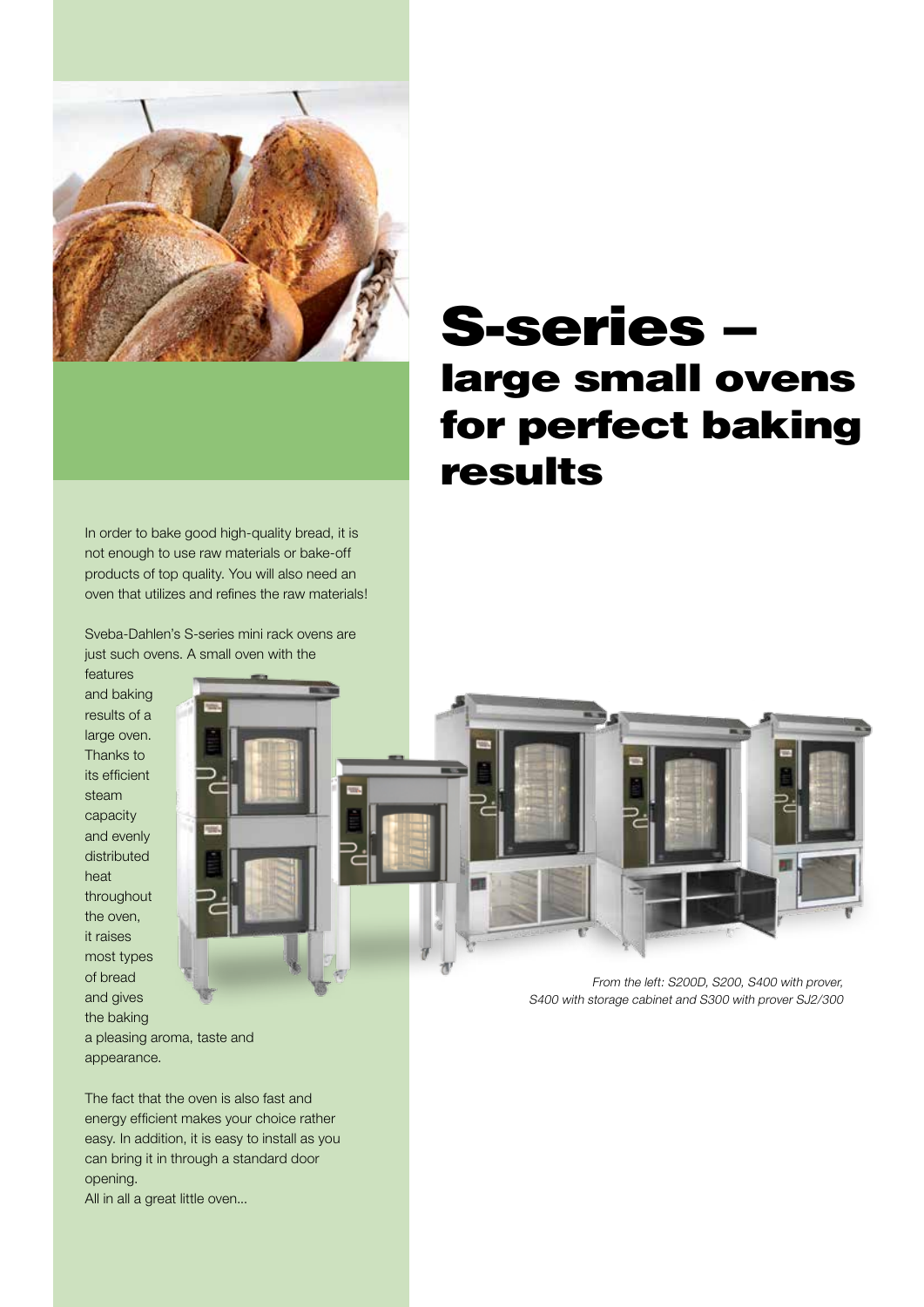### **Dimensions**



## Specifications, ovens

| Model                    | ka  | <b>Weight Power</b><br><b>kW</b> | Heat output<br>kW (Btu/h) | Max. tray<br>size mm | No of<br>trays | <b>Baking</b><br>temp max. |
|--------------------------|-----|----------------------------------|---------------------------|----------------------|----------------|----------------------------|
| S <sub>200</sub> Electr. | 240 | 15                               |                           | $400 \times 600$ 6   |                | $300^{\circ}$ C            |
| S <sub>300</sub> Electr. | 310 | 23                               |                           | $400 \times 600$     | 10             | $300^\circ$                |
| S400 Electr.             | 340 | 23                               |                           | $457 \times 660$     | 10             | $300^{\circ}$ C            |
| S402 Gas                 | 370 | 1.0                              | 28 (95540)                | 457 x 660            | 10             | $300^{\circ}$ C            |

 $\overline{1}$ 

## Specifications, condensation unit (option)

| Model                       |    | Weight Power | Air flow<br>$m^3/h$ | Max cond.<br>water, I/h |
|-----------------------------|----|--------------|---------------------|-------------------------|
| Condensation unit S200      |    | Xh           |                     |                         |
| Condensation unit S300/S400 | 65 | Xh           |                     |                         |

## Specifications, provers (option)

| Model          | Weight Power<br>ka | kW  | Heat output<br>kW (Btu/h) | Max. tray<br>size mm | No of<br>trays |
|----------------|--------------------|-----|---------------------------|----------------------|----------------|
| Prover SJ2/300 | 100                | 1.5 |                           | $400 \times 600$     | 1ク             |
| Prover SJ400   | 11()               | 1.5 |                           | $457 \times 660$     | 1ク             |

## New user-friendly panel:

 $\overline{1}$ 

• ENERGY SAVING MODE, saves both money and the environment.

• MANUAL BAKING, where you set and adjust baking time, steam and temp.

• PREPROGRAMMED BAKING choose the program from the library – save or upload your on product pictures and recepies.

• CREATE NEW PROGRAMS, either directly in the panel or upload from

your computer thru a memory card, internet or USB. • Set the WEEK TIMER, set start time and end

time for each individual day of the week.

• SAFETY-, SERVICE- AND ANALYZING functions that can be used to monitor or configuration of the panel or bake.

### J-panel (prover)

- Digital temperature control
- Digital humidity control • Timer
- 

Sveba-Dahlen reserves the right to change the dimensions and design.



 $\overline{\phantom{0}}$ 

**NEW**<br>PANEL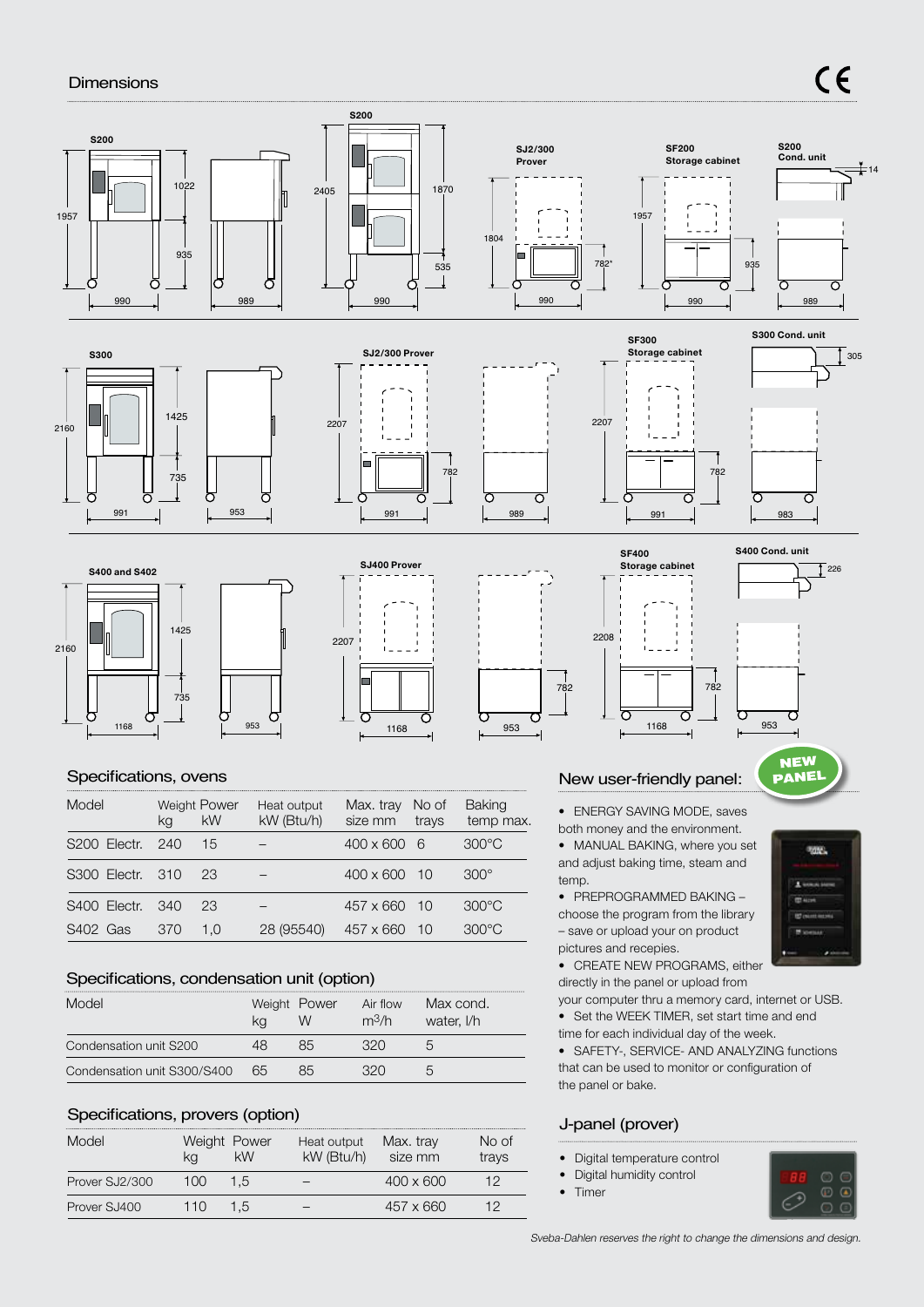## Easy to place and energy efficient

The S-oven is a small oven with the efficiency and flexibility of a large oven. IBS – The Sveba-Dahlen patented system of alternating rotary racks – ensures even baking so that all products are exposed to an equal amount of heat on all sides, i.e. faster, more energy efficient and more even baking.

The S-series has a built-in steam system with effective steam capacity and is fitted with Sveba-Dahlen's easy to use E-Panel for both manual and pre-programmed baking. The S-series can be complemented with proofer, storage cabinet and an effective condensation unit.

**2**

## Electricity or gas

The Sveba-Dahlen S402 is heated by a high quality premix gas burner from Riello, which can run on both natural gas and LPG. The oven is heated to 250°C in just 16 minutes! The burner heats the air in the oven through a heat exchanger which prevents the baked products from being exposed to the burner gases.

The steam system recovers quickly and in good time before the next baking, which means that the capacity is even for each baking process.

## IBS, Increased Baking Surface

Rotating racks have shown to be the best way of achieving even baking, which is why the ovens in the S-series are equipped with IBS, Increased Baking Surface, Sveba-Dahlen's patented system for alternating rotation of the rack. This feature, together with the powerful heat exchanger, guarantees that baking in the S-series ovens is even, fast and energy efficient.

Steam supply is another feature that improves the baking result. The S-series ovens have a built-in steam system, which provides an ample amount of steam, over and over again.

> **Patented** system









## **1** Fits through a normal door opening

The S-oven is easy to install thanks to the fact that it is always delivered as one unit and can fit through a standard door opening. The oven door can be adjusted after installation and the hinging may be changed from right to left without using additional equipment.

## Door handle **2**

The door handle is ergonomically designed for easy grip and secure door locking, the right-hinged door provides easy access and a good overview of the oven.

## A new control panel **3**

The new Sveba-Dahlen touch panel is very easy to learn and operate, it makes baking easy. At the same time the new touch panel gives you the opportunity to develop baking routines and knowledge.

Very clear graphics, easy to overview the baking process and simple to change the different functions together with the energy mode makes the new touch panel a profitable solution.

- Clear and logical menues
- Clear view of the panel even from an angle
- Easy to control the baking process
- Dust and waterproof front
- Read more about the features in our panel folder

## Stand **4**

A stand with wheels also makes it easy to move when it is time for cleaning around the oven.

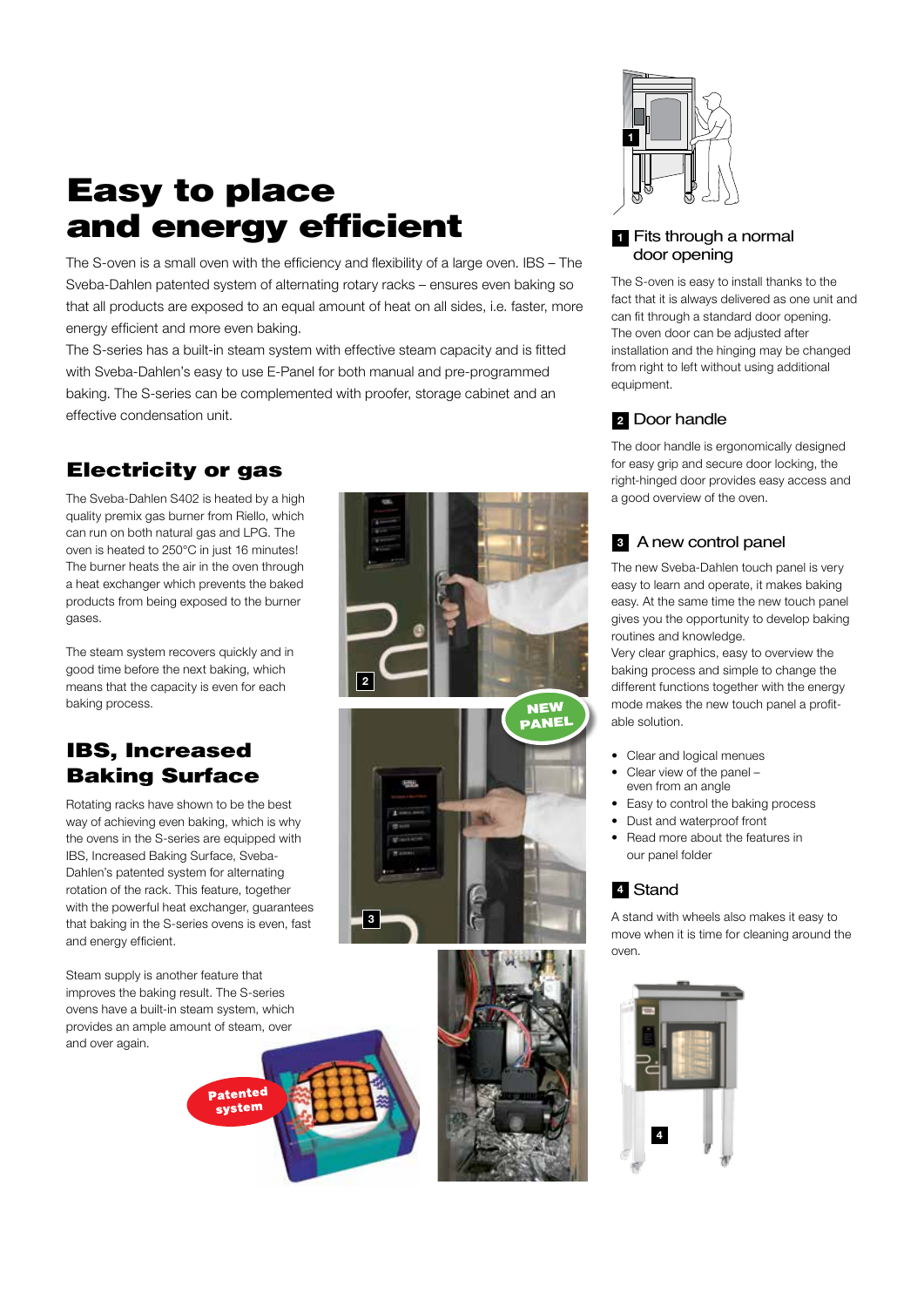

## **Options**

#### **5** EXTRA RACK

S400 and S402 are fitted as standard with a rack for 10 trays. An additional rack is available as option for 6, 8 & 10 trays for the S400 and S402. S300 is fitted as standard with a rack for 10 trays. An extra rack for 6, 8 or 10 trays is available as option.

...............................................................................

S200 has a rack for six trays as standard. An extra rack for 4, 5 or 6 trays is available as option.

...............................................................................

#### canopy with a built-in fan

The oven can be fitted with a canopy, as an option, with a built-in fan designed to take away heat and fumes when the oven door is opened.



#### **8 CONDENSATION UNIT**

The air-cooled condensation unit takes care of the steam from the oven and converts it into water. A simple solution when you do not have the option of connecting the oven to the ventilation system in your premises. The condensation unit is available for all S-models and works equally well for one

or two ovens stacked (S200). 100 % stainless steel casing. Easy to install and simple to maintain.

...............................................................................

 SHELF AND TRAY RACK You can select a shelf and tray rack to facilitate storage and handling of the trays. **9**

Mounted under the

oven.



#### Prover **6**

The ovens in the S-series can be fitted with a prover for up to 12 trays under the oven. This combination enables the baking of all types of bread – even though the S200 and S300 do not occupy more than  $1 \text{ m}^2$  of floor space (S400 1.1  $\text{m}^2$ )! A perfect combination in confined spaces or where small batches are frequently baked and therefore it is unnecessary to use a large oven/prover.

..........................................................................................................................................................................

The S-oven with underbuilt prover has wheels, which facilitate its relocation and cleaning. The sliding doors are made of glass and the prover is illuminated with two halogen lamps, making it easy to monitor the prover process.

..........................................................................................................................................................................

#### STORAGE CABINET **7**

Built-in cabinet with two doors and two shelves in stainless steel. Available for S200, S300, S400 and S402.



Left: Prover SJ2/300 (for S200 and S300 ovens). Middle: Prover SJ400 (for S400 and S402 ovens). Right: Storage cabinet (for S400 and S402 ovens).



#### Features and benefits:

The new Sveba-Dahlen touch panel is provided as standard.

Easy, logical and effective control of the oven. ........................................................................................

........................................................................................

The S-Series has IBS – Increased Baking Surface – provides a quick, even and economical baking result. ........................................................................................

Canopy included as standard which carries away heat and fumes when the oven door is opened. ........................................................................................

Heavy-duty insulation ensures that the heat remains in the oven chamber. ........................................................................................

Stainless steel interior and exterior maintains a low temperature for the oven casing. ........................................................................................

Even and easy-to-reach surfaces – both inside and outside make the oven easy to keep clean. ........................................................................................

Large heat-reflecting double glazed door window and good lighting gives a good overview of the baking process. ......................................................................................

Built-in steam system with high capacity for quick operation and energy saving potential.

Compact underbuilt prover (optional) saves space and simplifies dough processing.